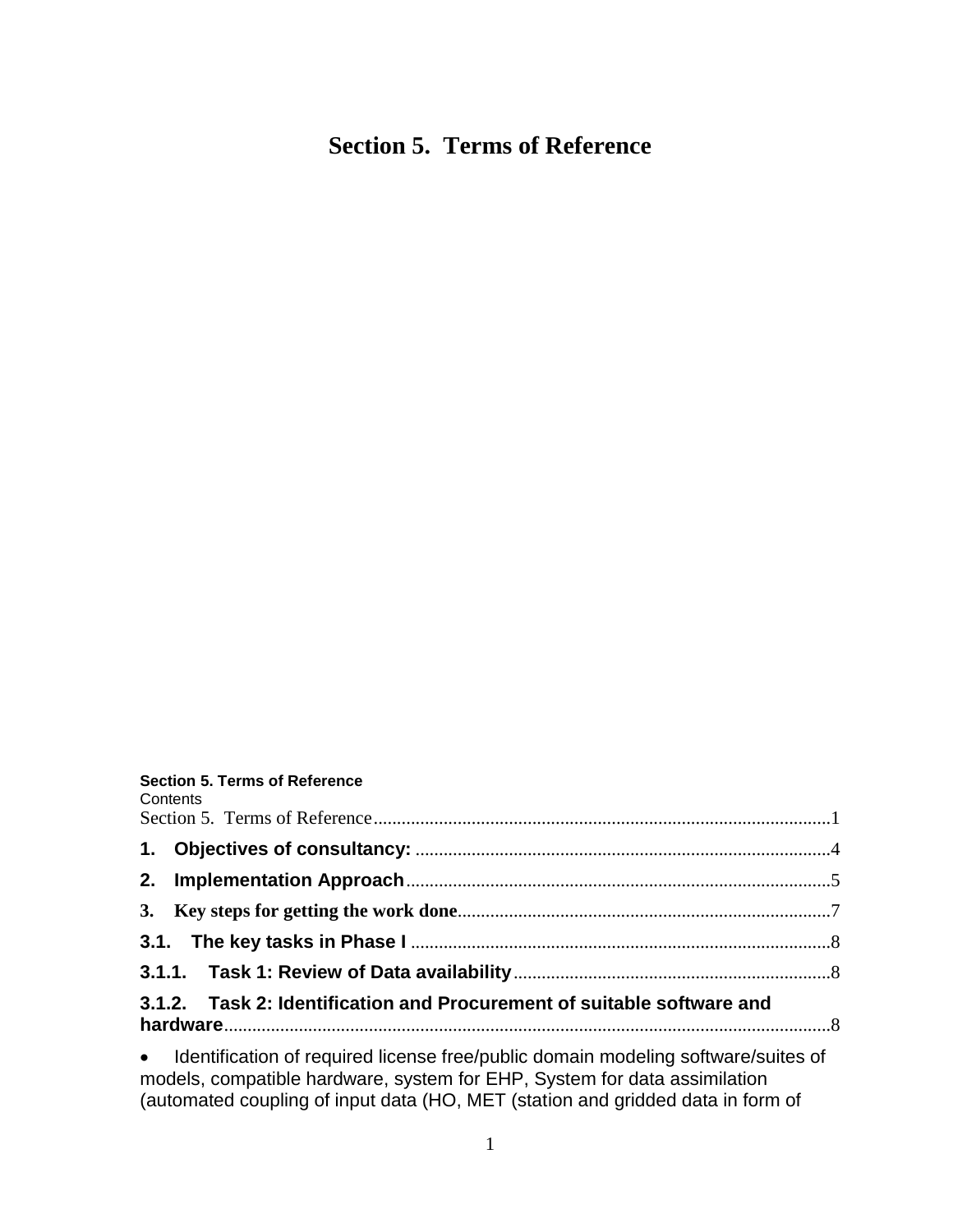|         | QPF and other various state of the art satellite/radar/ any other new technology<br>products) and topography) and output dissemination (Including all necessary, |
|---------|------------------------------------------------------------------------------------------------------------------------------------------------------------------|
| 3.1.3.  |                                                                                                                                                                  |
| 3.1.4.  |                                                                                                                                                                  |
| 3.1.5.  | Task 5: Rain Gage and Stream Gage Data Collection and Processing9                                                                                                |
| 3.1.6.  |                                                                                                                                                                  |
| 3.1.7.  | Task 7: Creating Ensembles and Hydrologic Modelling and Multi-                                                                                                   |
| 3.1.8.  | Task 8: Transforming forecasts into informative visualizations and                                                                                               |
| 3.1.9.  |                                                                                                                                                                  |
| 3.1.10. |                                                                                                                                                                  |
| 3.2.    |                                                                                                                                                                  |
| 3.2.1.  | Maintenance, updating and Running of the model in real time during                                                                                               |
| 3.2.2.  |                                                                                                                                                                  |
| 3.2.3.  |                                                                                                                                                                  |
| 4.      |                                                                                                                                                                  |
| 5.      |                                                                                                                                                                  |
| 6.      |                                                                                                                                                                  |
| 7.      |                                                                                                                                                                  |
| 8.      |                                                                                                                                                                  |
| 9.      |                                                                                                                                                                  |
|         |                                                                                                                                                                  |
|         |                                                                                                                                                                  |

# **Project Summary:**

Hydrology Project-I, an Integrated Hydrological Information System for Central and participating State agencies comprising the infrastructure and human resources to collect, process, store and disseminate hydro-meteorological quantity and quality variables was implemented in the five regions of CWC in peninsular India. The project started in September, 1995 and closed on December, 2003.

The Hydrology Project-II was a follow up on Hydrology Project-I. The overall project development objective was to extend and promote the sustained and effective use of Hydrological Information System by all potential users concerned with Water Resources Planning and Management thereby contributing to improved productivity and cost effectiveness of water related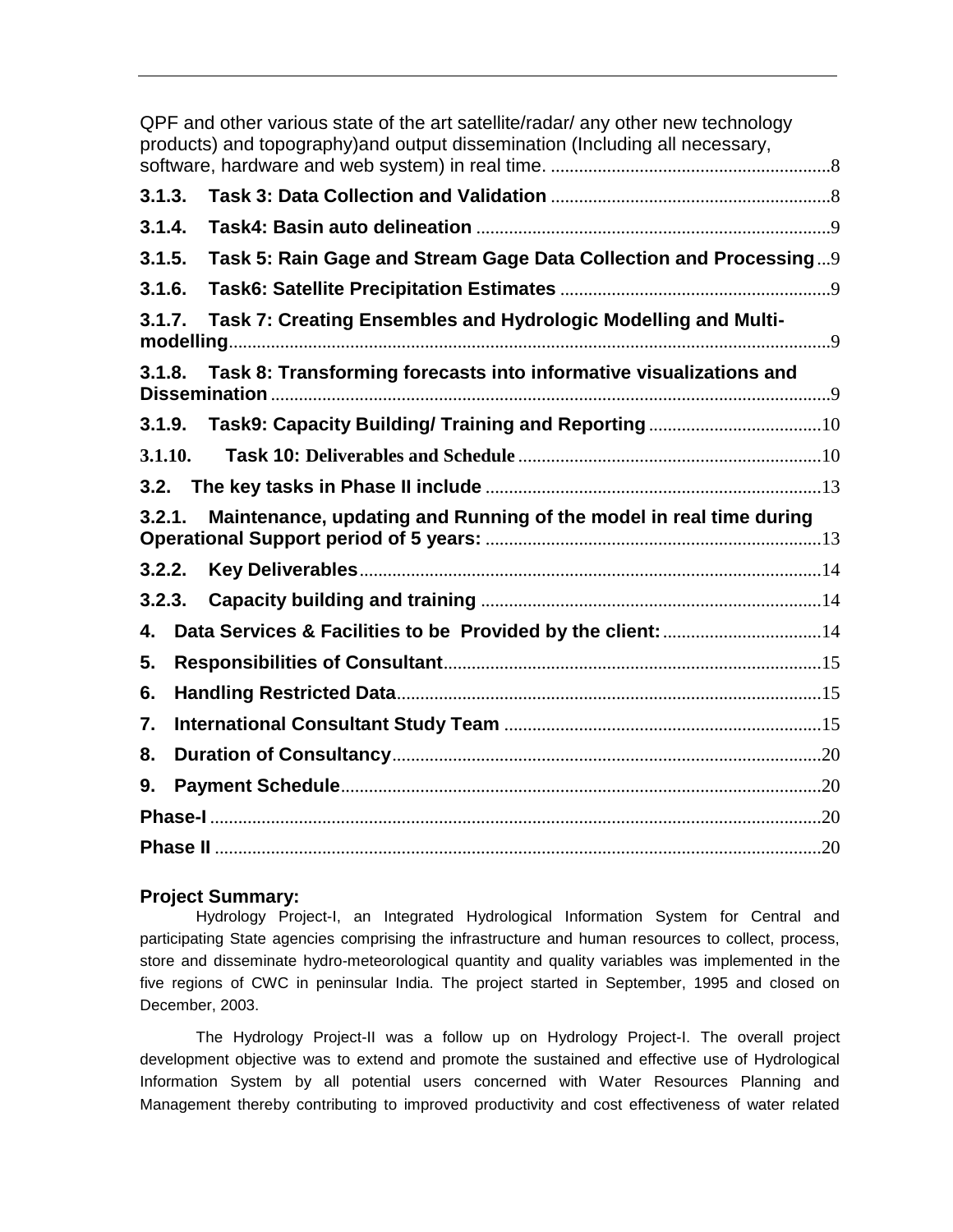investments. The project was cleared by the CCEA in October, 2005. The agreement for the project between the Govt. of India and the World Bank was signed on 19th January, 2006 and approved by the GOI in the month of May, 2006. The original completion period of HP-II was June, 2012. The project completion period was extended upto May, 2014 by the World Bank. The major components undertaken during HP-II comprise institutional strengthening and vertical extensions.

Based on the successful outcome of Hydrology Project, Government of India, requested World Bank assistance for a follow on project – National Hydrology Project (NHP)- Approach towards Integrated Water Resources Management'. There are a total of 47 implementing agencies (IAs) including eight central agencies, 37 state-level agencies and two river basin organizations (RBO).

During the NHP, the Central Water Commission will like to focus on core area activities which will improve the overall efficiency. In future, it is expected that inter-state disputes will crop up more and more and pose a challenge in the field of water management aspect. CWC future plan would be ideally focused on development of good forecasting and real-time management facilities to allow the organisation to develop its ability to manage against catastrophes and to support optimum use of water resources.

The project seeks to enable improved decisions in water resources planning and operations. It posits that this requires not just improved water information products but also enhanced institutional capacity – both technical capacity and policy & planning capacity. Improved water information products (including water resources assessments, water accounts and audits, scenario analyses and option assessments, forecasts and early warnings) require improved water data and improved tools (analytical and decisions support systems) to transform data into information. The project thus spans the value chain from water resources data through to decision making capacity in water resources planning and operations. Beyond the project, this is expected to lead to improved water resources decisions (operations and planning) generating greater economic, social and environmental benefits from the management of a limited water resource. The PDO of the project is proposed "to strengthen the institutions and water information required for integrated water resources management in India". The key outcome envisaged during the project is as below:

- To establish National Water Information System with multi-disciplinary data from states and central agencies and data exchange amongst agencies in real time basis
- To create National information systems with generic models for improved water resources assessment
- States are able to manage flood and water resources using a river basin approach.
- Reservoirs and irrigation systems are operated more efficiently leading to water savings and improved productivity.

CWC has been envisaged to play a critical role in the implementation of NHP, specially in Water Resources Planning and Operation, which focuses on developing tools/ models for water resources planning as well as for operation purposes. River basin approach is at the heart of all the activities proposed to be taken up by CWC under NHP. It is also envisaged that when modelling at the basin level is carried out, the water as a resources will be accounted in its totality incorporating the surface, ground and quality aspects. The macro level basin models will be developed in participatory approach along with various stakeholder agencies including CGWB, CPCB and the state government implementing agencies. CWC along with CGWB will develop framework/ model for assessing surface hydrology, water allocation, groundwater assessment and water infrastructures. CWC will also develop platform for scenario analysis and data visualization (user interface for hydrological model and data management)

CWC and CGWB will coordinate this component with assistance from international/national consultants. Consultancies will support an integrated river basin approach including flood forecasting, stream flow prediction and water resources assessment integrating surface water, ground water and water quality.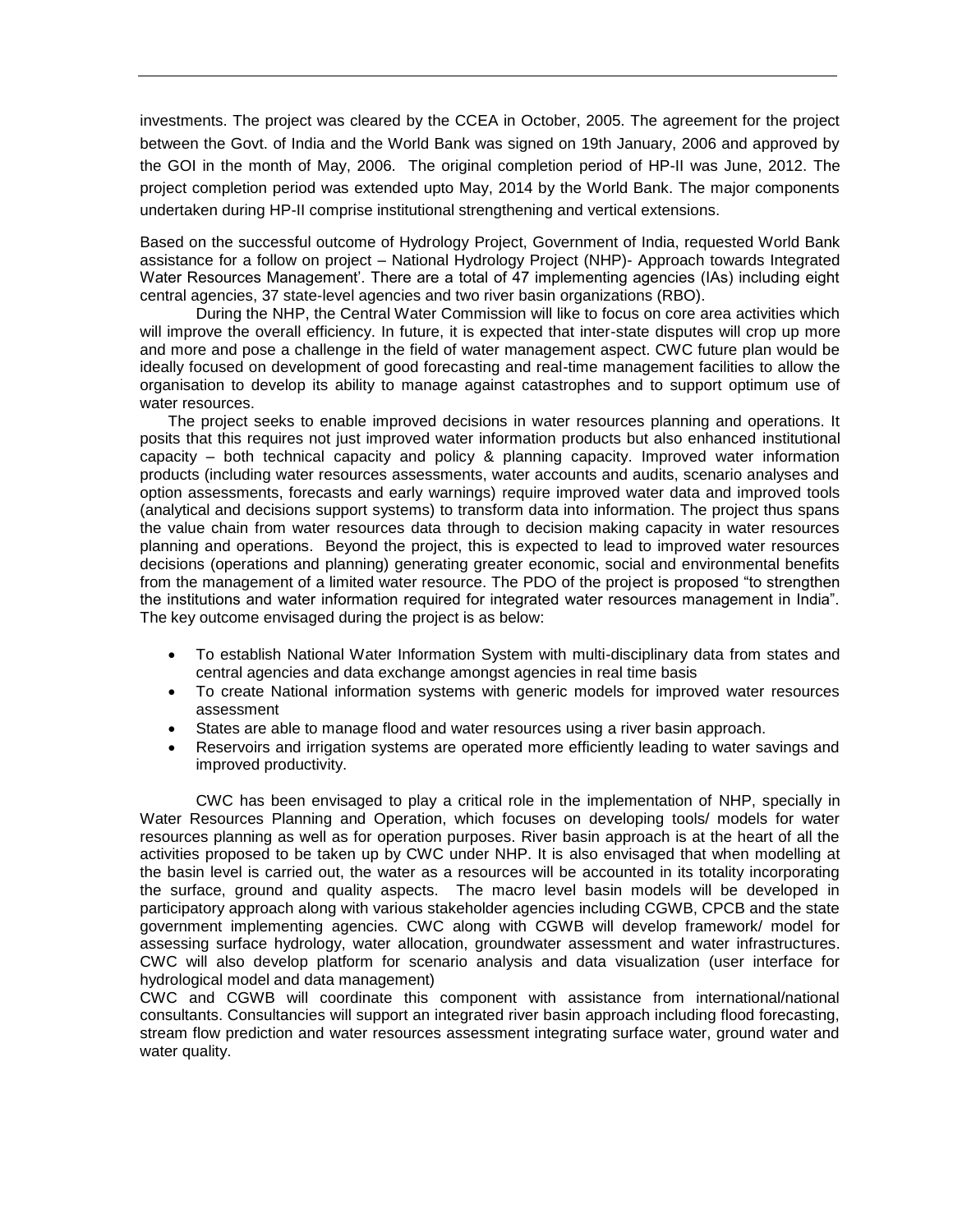

#### **Background:**

Extended Hydrological Prediction (EHP) is the prediction of

hydrological variables, most commonly the stream flow, for the period of time that exceeds the short term forecast lead time. At the same time the short term forecast is based on observed hydrological and meteorological variable (precipitation, temperature, discharges, etc.) and optionally on the forecast of these variables, especially the quantitative precipitation forecast for the period of its plausible performance). The lead time of the hydrological forecast differs mostly based on catchment time of concentration. EHP uses the observed values of hydrological and meteorological variables together with other climatologic drivers often dealing with them in a stochastic or statistic manner. The lead time of EHP thus may differ from weeks to months depending on the duration of the effect of the initial condition of the basin and the effect of other drivers used in EHP. The performance of precipitation forecast of Numerical Weather Prediction (NWP) declines with the lead time. The use of the deterministic forecast beyond the time at which the efficiency is worse than the climatology does not make a sense. Therefore the ensemble systems are often used for longer lead time meteorological forecast – it is often named medium range forecast.

At the operational end, water managers need to optimize available water resources and as best as possible devise ways to meet demand pressures from urban, rural and environmental sectors. Water demand across large river basins varies in space and time, and water managers need to make decisions at a range of time scales – days, weeks, months and up to a few years, depending on the broad envelope of wet and dry cycles within different hydro-climatic regions. To address long-term water security, decision-makers need to deal with significant uncertainty about future climate and demand from different economic sectors. Seasonal forecasts of water availability can be made using dynamical, statistical or hybrid modeling approaches. The performance of the current statistical and new dynamic stream flow forecasts varies depending on the location and forecast period. Because the statistical and dynamical modeling approaches are complementary, merging the two forecasts means the merged forecasts are likely to be more accurate and reliable than either of the individual forecasts alone.

Studies undertaken using ensemble weather forecasts have begun to address technological gaps in meeting specific, regional flood vulnerability problems (i.e. data sharing, and forecast lead time) such as for the 8 basins. Consequently, flood prediction partnerships are suggested as a means to bridge the gap between the existing global scale, long lead time weather prediction, and actual implementation and use of the resulting much-enhanced flood prediction capability, since it is clear that better flood discharge prediction will not on its own result in effective outcomes.

#### <span id="page-3-0"></span>**1. Objectives of consultancy:**

The system will be for 10/15 days lead-time forecast (medium and long term) along with DSS creating an enhanced probabilistic river flow forecasting scheme. At weeks to seasonal time scales, some of the points envisaged to be answered in a basin would be: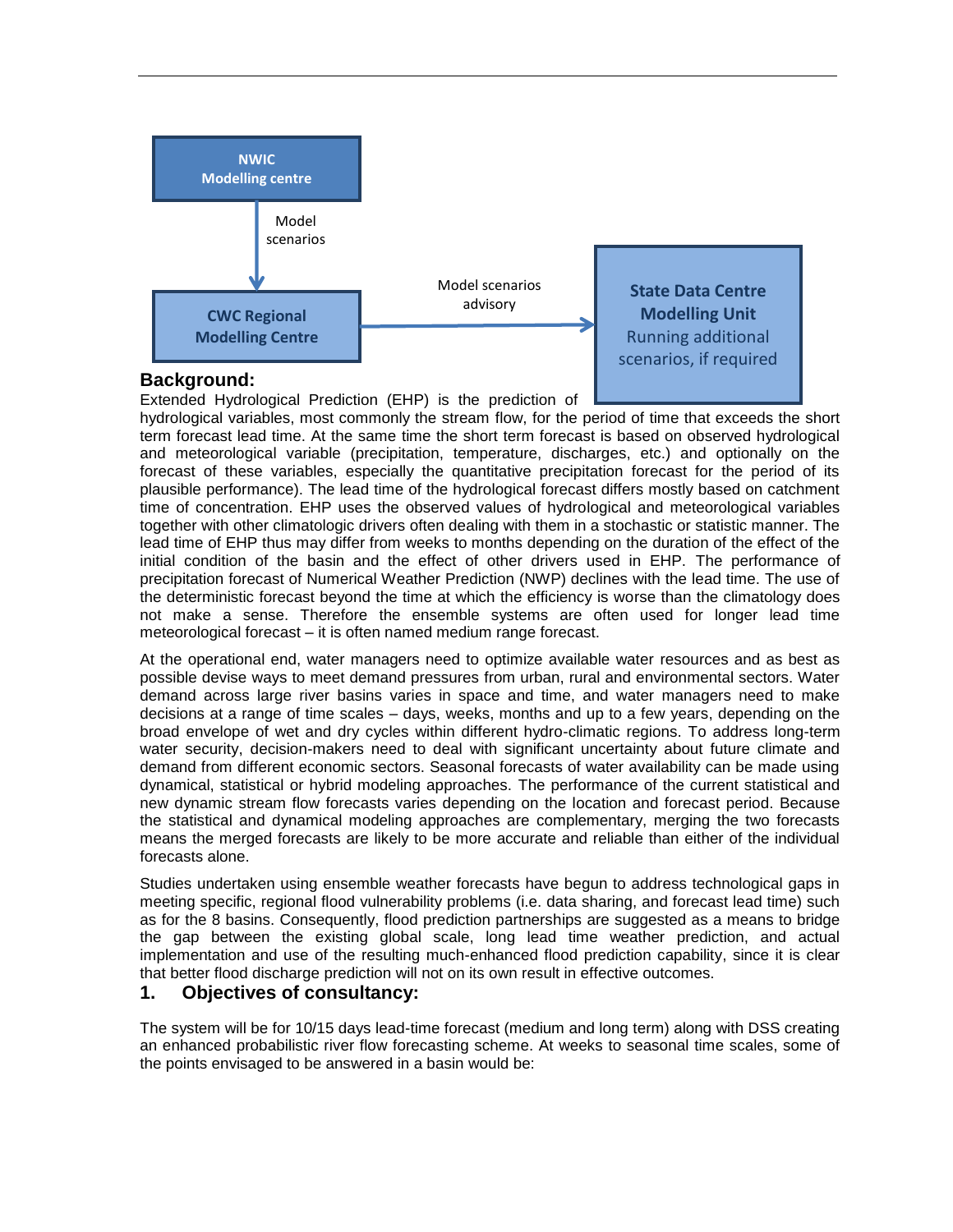- i. Given the current hydrologic condition of a river basin, how much water losses can be anticipated in the water conductor system and what is the likely spatial distribution of the losses?
- ii. How much is the likely inflow Next week? Next month? Next season? And next year?
- iii. What is the range of uncertainty of the likely inflow and how best can this imperfect knowledge be integrated into water allocation and water delivery planning?

The specific objectives of this consultancy are to support the assessment of strategic improvements to basin wise flood forecasting capacity:

# **(i) Ensemble discharge forecasts with river discharge estimates to produce optimal river discharge estimates at select locations along the river course.**

The EHP for river flow forecasting system, will be extended and calibrated into 8 designated basins of India namely i) Damodar, ii)Cauvery, iii) Chambal, iv) Narmada/Tapi, v) Krishna, vi)Godavari, vii) Ken Betwa, and viii) Mahi and implemented basin-wise for all the tributaries and corresponding sub-basins of the basins. The forecast modeling will then be improved by optimally-combining additional satellite precipitation estimates (high sampling rate but less accurate [National Oceanic and Atmospheric](https://www.google.co.in/url?sa=t&rct=j&q=&esrc=s&source=web&cd=1&cad=rja&uact=8&ved=0CB4QFjAAahUKEwjfvMugiZTHAhURbY4KHdceBzc&url=http%3A%2F%2Fwww.noaa.gov%2F&ei=SB_DVd_4CZHauQTXvZy4Aw&usg=AFQjCNHhu20zk4L6PnTELeuAaR7d1chRFw)  [Administration](https://www.google.co.in/url?sa=t&rct=j&q=&esrc=s&source=web&cd=1&cad=rja&uact=8&ved=0CB4QFjAAahUKEwjfvMugiZTHAhURbY4KHdceBzc&url=http%3A%2F%2Fwww.noaa.gov%2F&ei=SB_DVd_4CZHauQTXvZy4Aw&usg=AFQjCNHhu20zk4L6PnTELeuAaR7d1chRFw) (NOAA) Hydroestimator and Japan Aerospace Exploration Agency (JAXA)/ Earth Observation Research Center (EORC) GSMaP products to be added, in addition to the National Aeronautics and Space Administration (NASA)Tropical Rainfall Measuring Mission (TRMM) and NOAA CMORPH products) and ensemble weather forecasts, and also by utilizing a higher resolution DEM, routing model improvements, and new pre and post-processing statistical tools ("quantile regression based) used in ensemble river flow prediction.

- **(ii) Combine ensemble discharge forecasts with remotely-sensed river discharge estimates to produce optimal river discharge estimates at select locations along the river course.** The Skill comparisons between the EHP and DFObased system will be made, in addition to the benefits in their optimal combination.
- **(iii) Validate Radar Altimetry Satellite Data for Operational Flood Forecast.** Synthetic aperture radar (satellite-based microwave sensor) altimetry data will be collected and synthesized over river measurement sites to monitor changes in river water heights. This will be converted into river flow measurements to supplement in-situ discharge data and used to assess river heights at regional scale across all sub-basins. In addition, this approach will also test monitoring of reservoir levels, to remotely-assess water release schedules of management agencies.

# <span id="page-4-0"></span>**2. Implementation Approach**

The consultancy builds upon the EHP project, which will produce operational Extended Hydrological Predictions separately for the 8 basins namely **i) Damodar, ii)Cauvery, iii) Chambal, iv) Narmada/Tapi, v) Krishna, vi)Godavari, vii) Ken Betwa, and viii) Mahi**. The consultancy will extend this work by producing forecasts for all sub-basins upstream of the monitoring sites, as well as integrating new adaptable hydrological stream flow multi-model approaches, probabilistic meteorological/climate forecasts, as shown in Figure 1.

- **(i)** In particular, the consultancy will make use of the recently available THORPEX Interactive Grand Global Ensemble (TIGGE) multi-center ensemble weather data, with a focus on extreme precipitation in designing a fully-automated scheme for 1-15 day predications of river discharge forecasts of a particular basin within India.
- **(ii)** The Dartmouth Flood Observatory (DFO) River Discharge Measurements website provides a model format on which this consultancy can build to provide a prototype portal for model-based discharge prediction and flood warning information. It may provide a sub-scene map view (automated, updated daily) of current river flow severity status of monitored sites, and also a sample time-series of the existing present and historic status output at few sites. The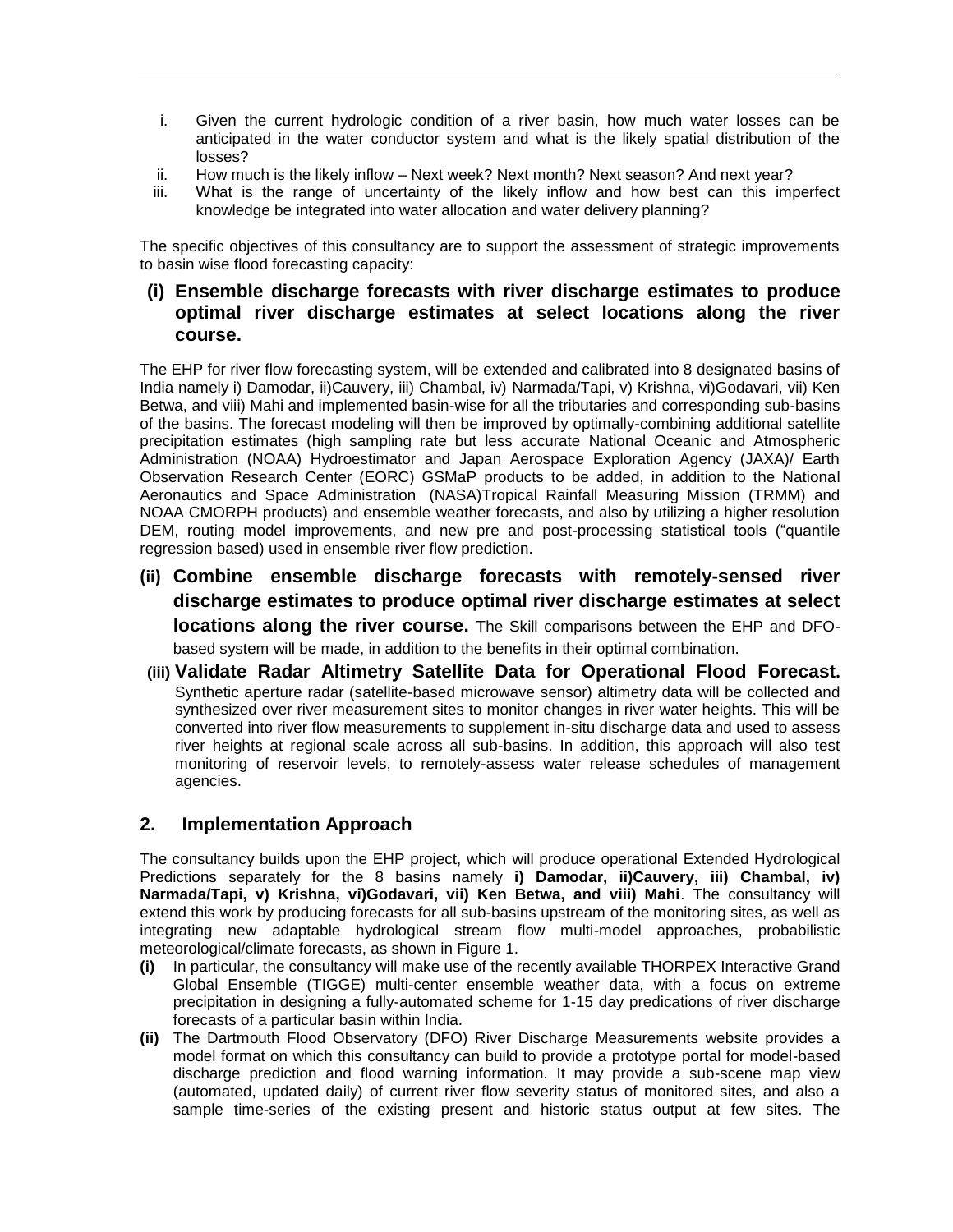consultancy can adapt these displays to incorporate forecast and present-status information and create more appropriate map displays publishable at larger scale for the river basins of interest.

- **(iii)** The consultancy will also examine the benefits of data utilization of satellite-derived river discharge estimates on improving forecasting skill. At certain microwave wavelengths, there is very little interference from cloud cover. Using a strategy first developed for wide-area optical sensors, such data can be used to measure river discharge changes. As rivers rise and discharge increases, floodplain water surface area increases. Microwave reflections from river measurement sites, observed from space, can monitor such changes. Earlier work has: (i) examined the capability of using these data to track the downstream propagation of flood waves, and (ii) evaluated their use in producing river flow now-casts, and forecasts of 1-15 day lead times. Through this consultancy, it is proposed to improve and extend the lead time of the nearreal time river flow prediction of the hydrologic model using data assimilation of upstream flow information provided by the remote sensing at several upstream and downstream locations.
- **(iv)** The large archive will allow production of an innovative flood prediction product. Past inundation extent can be used to match the corresponding remote sensing-derived discharge values (the same approach can be used for any ground station sites for which data output can be made available or is available publicly). Links to the appropriate inundation map can be provided at the individual site displays: when a particular discharge and flood threshold is predicted, the user can call up the inundation that resulted, historically; from the same values. Associating inundation maps to the ensemble of river forecasts produced by the EHP model could then produce a range of possible inundation extent scenarios. The maps should be linked with WRIS for public viewing.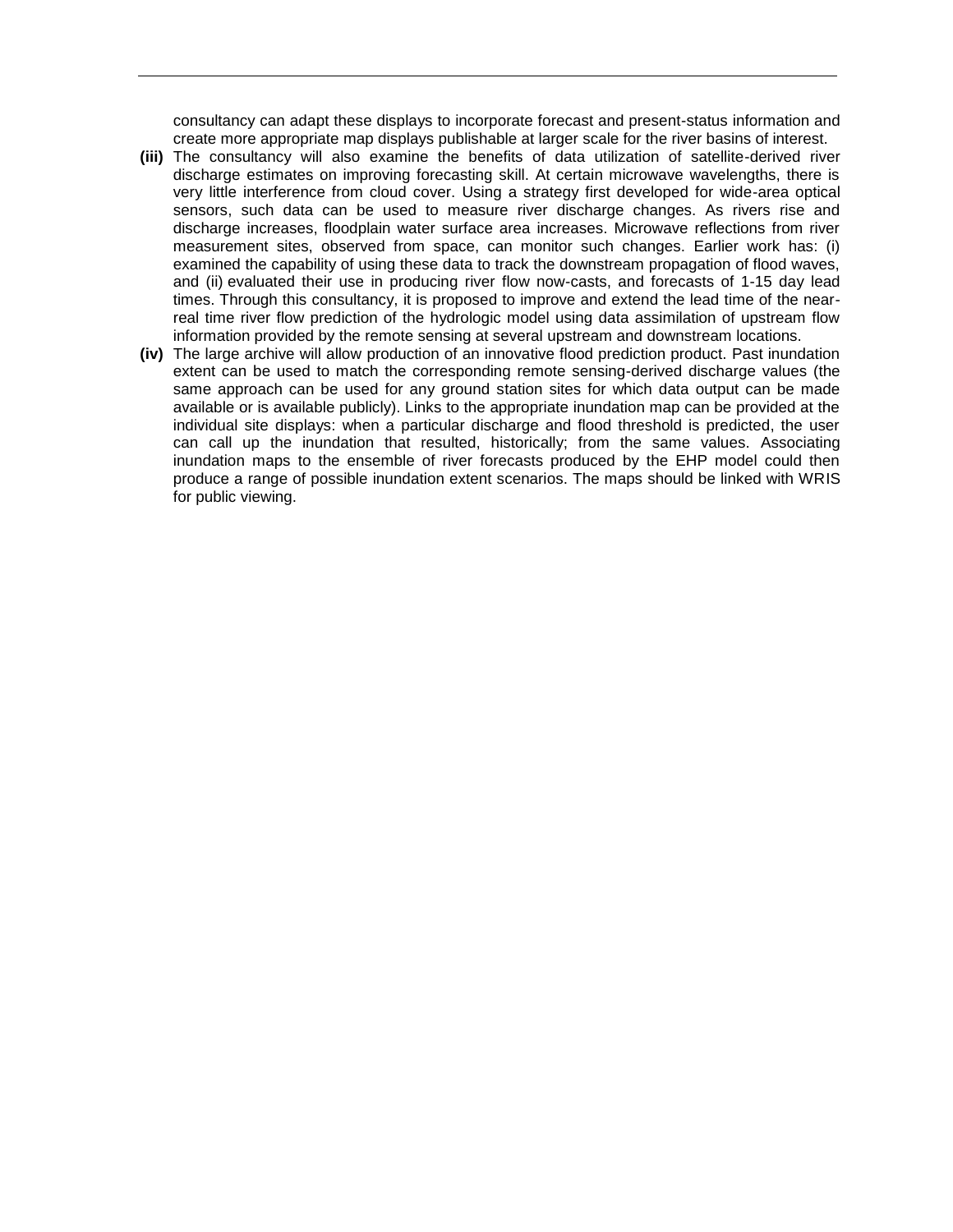

Figure 1. Flow chart of the automated medium-range forecasting scheme.

#### <span id="page-6-0"></span>**3. Key steps for getting the work done**

The Scope of the Consultancy is broadly divided in three phases as follows:

**Phase I-** Development of the comprehensive model/ suite of models for EHP, creation of scenarios including integration of models with input data, creation of dissemination web based GIS portal and dissemination of model output in defined platform.

**Phase II-** Maintenance, updating and Running of the model in real time during Operational Support period of 5 years.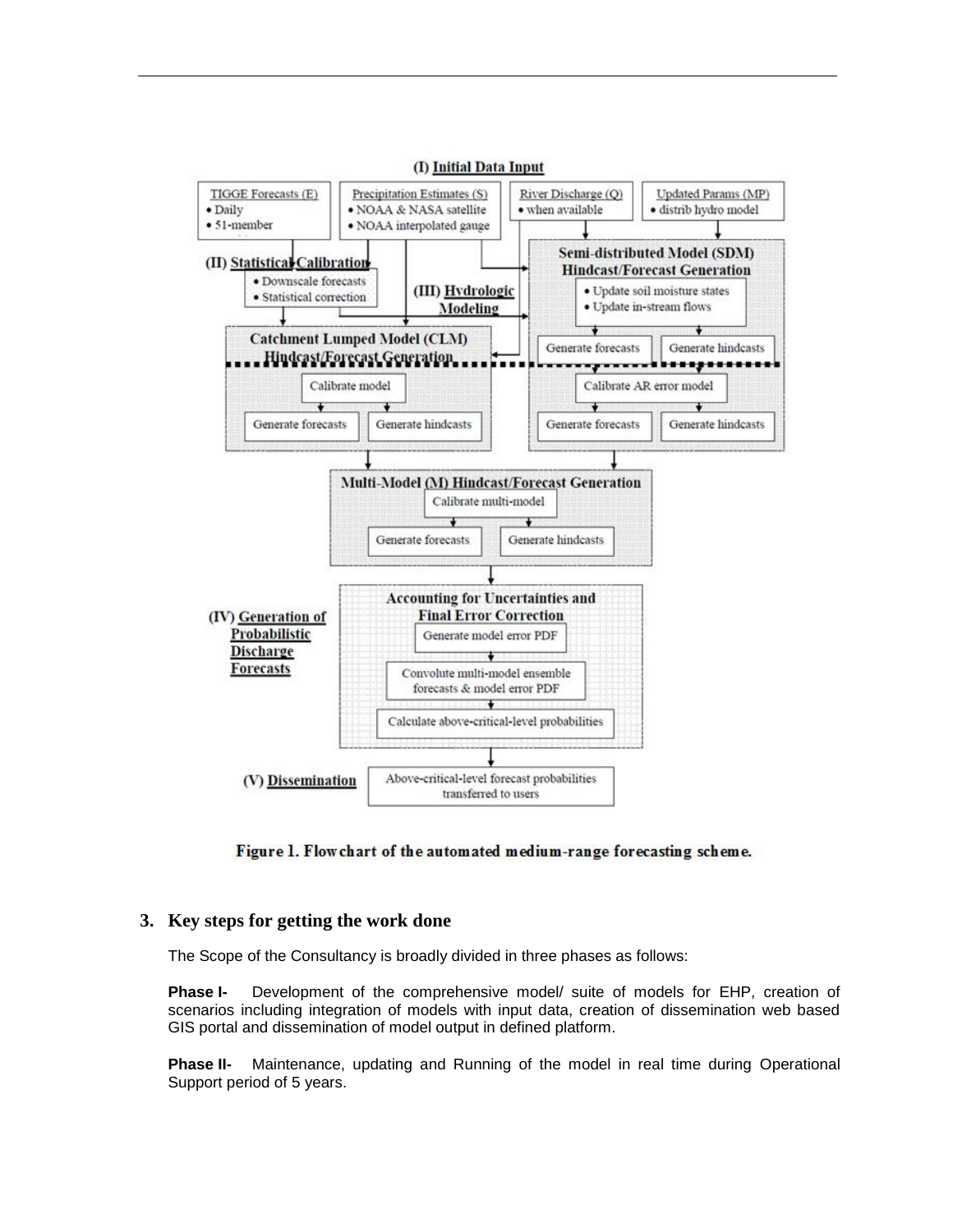The activities of training and capacity building are to be conducted in all phases.

## <span id="page-7-0"></span>**3.1. The key tasks in Phase I**

Flow chart for working methodology has been depicted in Figure 2. With reference to the key **steps** to be undertaken include:

## <span id="page-7-1"></span>**3.1.1. Task 1: Review of Data availability**

- Identification of required data (hydro-meteorological, topographical, and other data required for modeling) for setting up of model, calibration, and validation.
- Review of available data and information with respect to minimum and optimum requirement for model development.
- Requirement of additional data, if any, may also be recommended by the consultant for better performance of the model.

## <span id="page-7-3"></span><span id="page-7-2"></span>**3.1.2. Task 2: Identification and Procurement of suitable software and hardware**

- Identification of required license free/public domain modeling software/suites of models, compatible hardware, system for EHP, System for data assimilation (automated coupling of input data (HO, MET (station and gridded data in form of QPF and other various state of the art satellite/radar/ any other new technology products) and topography)and output dissemination (Including all necessary, software, hardware and web system) in real time.
- The consultant should identify other required software like GIS, remote sensing, database management, web hosting and data dissemination, data visualization. These ancillary software should be compatible with HEC system, and should preferably be license free / public domain software.
- Procurement of all hardware and software, if required, in consultation with the client by the consultant during project period and to be handed over to the client after completion of the consultancy. (cost shall be reimbursed)

# <span id="page-7-4"></span>**3.1.3. Task 3: Data Collection and Validation**

- Collection of required data from various agencies as the prevailing data dissemination policy of respective agencies.
- In case the data is required to be procured from an agency, prior permission of same shall be obtained by the consultant from the client. The actual cost of the procurement shall be reimbursed to the consultant.
- Correction of Digital Elevation Model using surveyed controls points to attain desired accuracy. Vertical datum should be mean sea level (MSL) incorporating data of embankments, road network and all other relevant layers.
- Collection of extra-topographical data including cross-section at suitable interval in river (if required) along with section details near structures in river (Bridges, Headwork or any type of structures). Survey of cross-sections should be taken from embankment to embankment or Highest Flood level (HFL).
- Collection of details of structures across the river reaches.
- Validation of input data for consistency.
- Correction and gap filling of data based on consistency check.
- The probable sources of data is as follows:

| S.No. | Tvpe of Data | <b>SOURCE</b>                        |
|-------|--------------|--------------------------------------|
|       | DEM          | Sol/NRSC (Sol/NRSC shares the DEM on |
|       |              | chargeable basis), SRTM, ASTER GDEM. |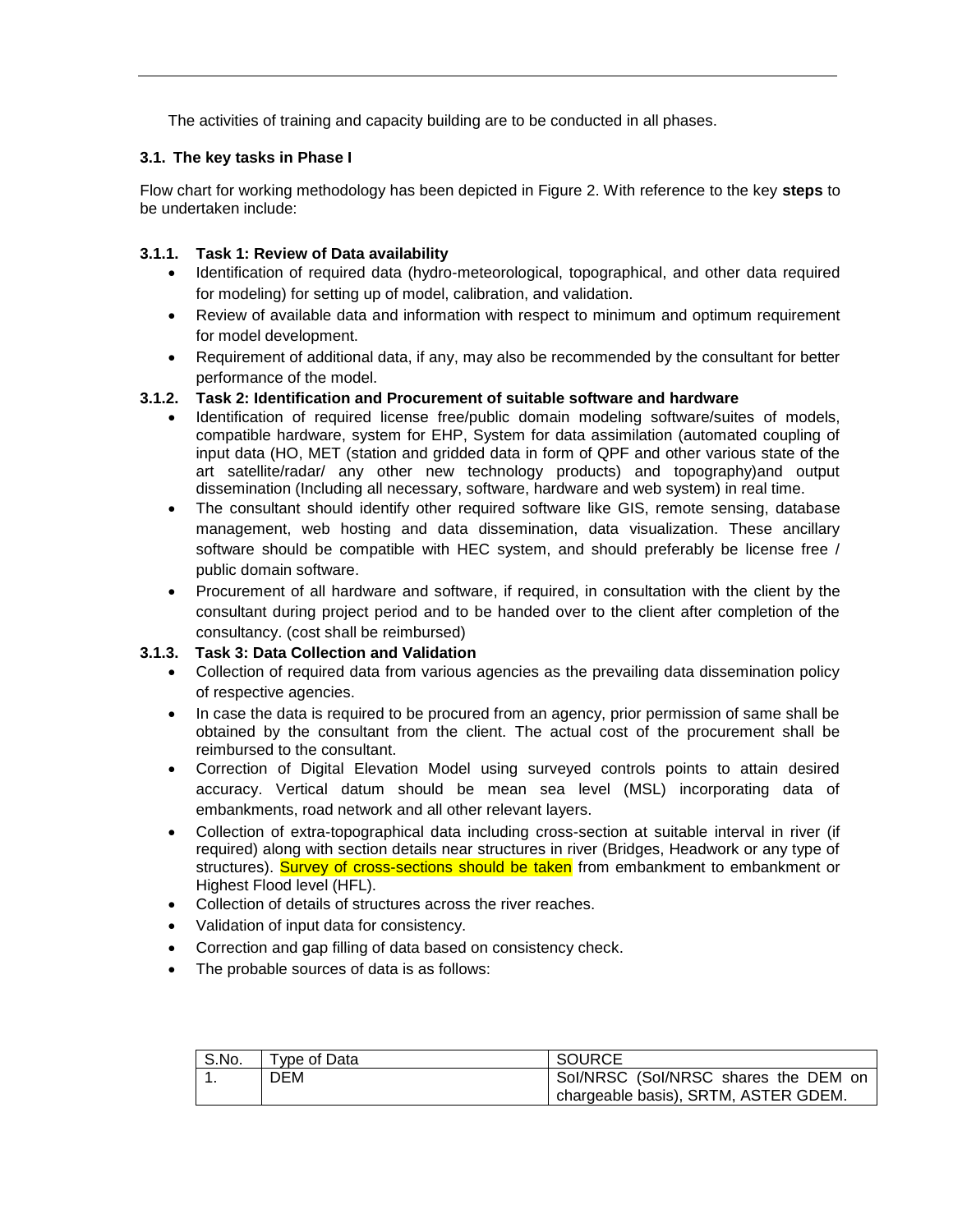| 2. | Satellite Imageries/LULC/Soil data                                               | NRSC, NBSS-LUP/India-WRIS/state<br>agencies                                                      |  |  |  |
|----|----------------------------------------------------------------------------------|--------------------------------------------------------------------------------------------------|--|--|--|
| 3. | Historical flood damage data                                                     | <b>State Government</b>                                                                          |  |  |  |
| 2. | HO and Met data                                                                  | <b>CWC/State Government/IMD</b>                                                                  |  |  |  |
| 3. | Gridded Rainfall/QPF/other Satellite<br>based precipitation estimates            | IMD/TRMM/<br>/GPM/JAXA/other<br>NOAA<br>agencies                                                 |  |  |  |
| 4. | Cross-section,<br>Bridges,<br>Hydraulic<br>Structures, Reservoir operation rules | CWC, State Government/Additional data to<br>be surveyed by the consultant/Morphological<br>study |  |  |  |
| 5. | Tidal data                                                                       | India/Port Authorities/INCOIT,<br>of<br>Survey<br>NIOT, other agencies collecting costal data.   |  |  |  |
| 6. | Utilization data/releases                                                        | From respective state governments                                                                |  |  |  |

## <span id="page-8-0"></span>**3.1.4. Task4: Basin auto delineation**

 Delineate sub-basins and river networks using SRTM/GDEM (30m horizontal DEM resolution) data. Calculate grid-weighting per sub-basin for gridded rainfall observation, estimates, and forecast products. This process will generate (fractional) weights that will efficiently combine precipitation values from neighboring grids to produce sub-basin average rainfall, based on the grid-box spatial overlap with the basin.

## <span id="page-8-1"></span>**3.1.5. Task 5: Rain Gage and Stream Gage Data Collection and Processing**

- Collect archived data for use in model calibration and analogue-technique selection
- Derive rating curves from observations available river discharge and stage measurements will be used to generate rating curves at select sites.
- Automate real-time download of available rain and river stage gage sites.

## <span id="page-8-2"></span>**3.1.6. Task6: Satellite Precipitation Estimates**

- Collect archived data from NOAA, NASA and JAXA/EORC for calibration purposes
- Automate real-time download of these products and combine for operational hydrologic model and in-stream flow initialization
- Optimal combination of products, based on available rain gage values

# <span id="page-8-3"></span>**3.1.7. Task 7: Creating Ensembles and Hydrologic Modelling and Multi-modelling**

- Collect archived data It will require downloading from  $\overline{ECMWF}$  data and automate real-time download
- Pre-process and optimal combination of products, based on available rain gauge values, utilizing a quantile-regression(estimating either the conditional *median* or other *quantiles*of the response variable) and analog based approach, generating calibrated probability distribution function inputs into hydrologic model.
- semi-distributed 2-layer models for each sub-basin, River routing, Optimal combination of model outputs, combine models for each lead time and post-process and combine using quantile-regression and analogue based-approach generating calibrated final probability distribution function

#### <span id="page-8-4"></span>**3.1.8. Task 8: Transforming forecasts into informative visualizations and Dissemination**

- Couple the flood discharge estimates, on a selected site and reach basis, to produce online libraries of measured or predicted discharge and matching floodplain inundation maps.
- Create graphical displays providing: (i) public access to both predicted and present river discharge status of a relatively dense network of measurement points, and (ii) to estimated and forecasted inundation maps.
- Develop **EHP System** with Graphical User Interface (GUI) for real time dissemination of Model output in form of scenario etc.
- Development of interface for real-time display of results of flood warning system on India-WRIS/ e-SWIS site.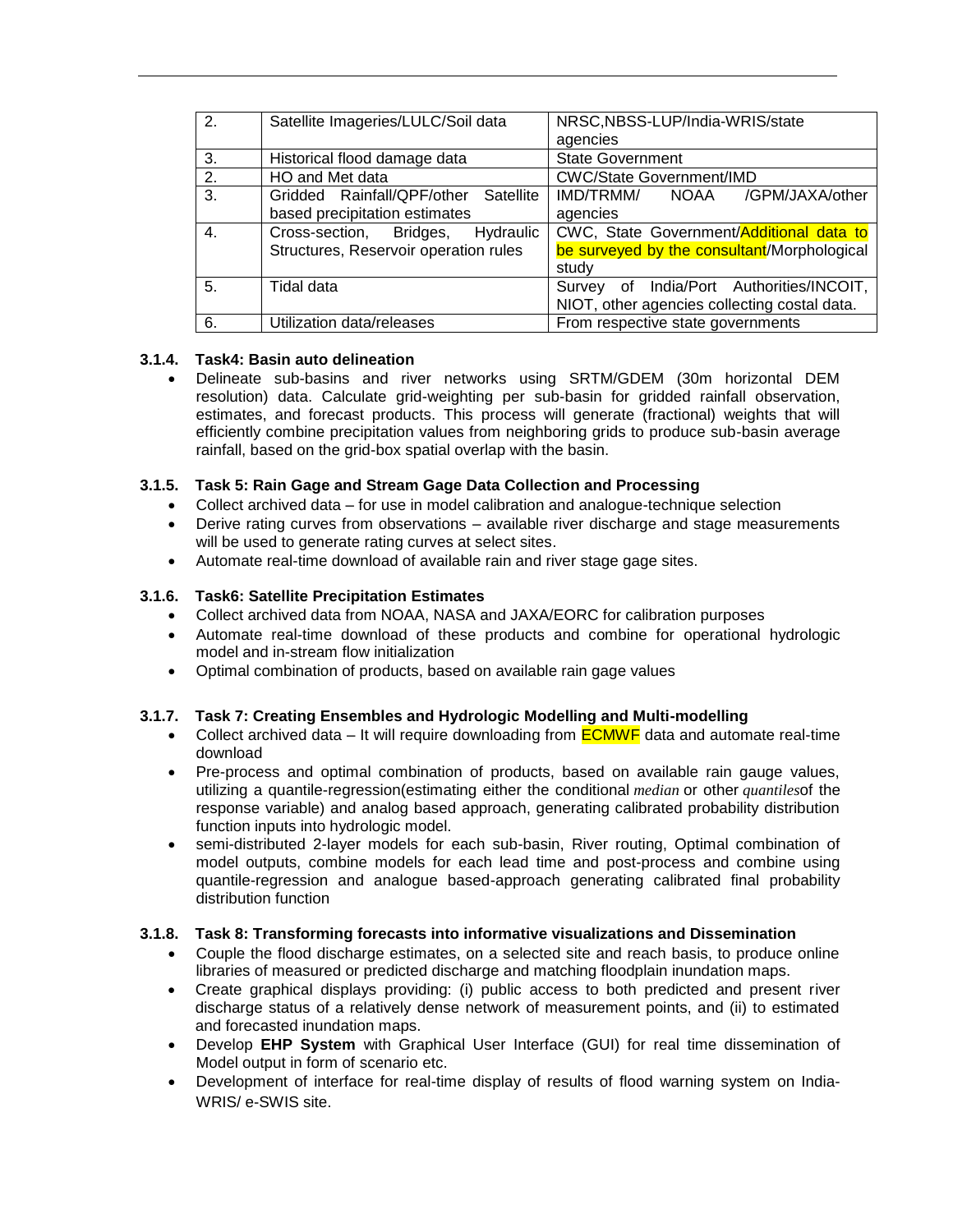- Development of Dashboard for query based generation of flood warning/flood inundation maps for all stakeholders and display of same on India-WRIS e-SWIS/site for dissemination.
- Apart from website, the input data used and outputs generated should also be made available in the form of web service / web query; enabling stakeholders to develop own mobile apps regarding flood forecast.

#### <span id="page-9-0"></span>**3.1.9. Task9: Capacity Building/ Training and Reporting**

A key objective of this consultancy is to ensure that the experience gained through this consultancy can be used to develop EHP for other basin of India. The knowledge and experience gained must be transfer to the officers of CWC/states for their capacity building. The capacity building will be achieved through various modes including formal, on the job and e-learning. The e-learning will be designed to approach all the interested stakeholders including state departments and will be possible opened to the public.

This will require substantive training from the Consultants. This may include: **Formal Training**

- Conduct Training program after each milestone.
- Conduct workshops on current technologies and future developments and operational management of full system.
- Training program including Training of Trainer (TOT) shall be organized on modeling software, model development, GIS processing and flood warning system. A minimum of 30 officials shall be trained during the development of model.
- A workshop comprising 50 officials from Central/State Govt. officials on complete system including modeling and dissemination.
- Develop E-learning module for end to end flood forecasting system

#### **Informal Training**

• Provide on the job training, where client may appoint officers from CWC / States to work with consultant during development phase of models / interfaces for better transfer of technology.





#### <span id="page-9-1"></span>**3.1.10. Task 10: Deliverables and Schedule**

The consultant shall also provide following deliverables for this work: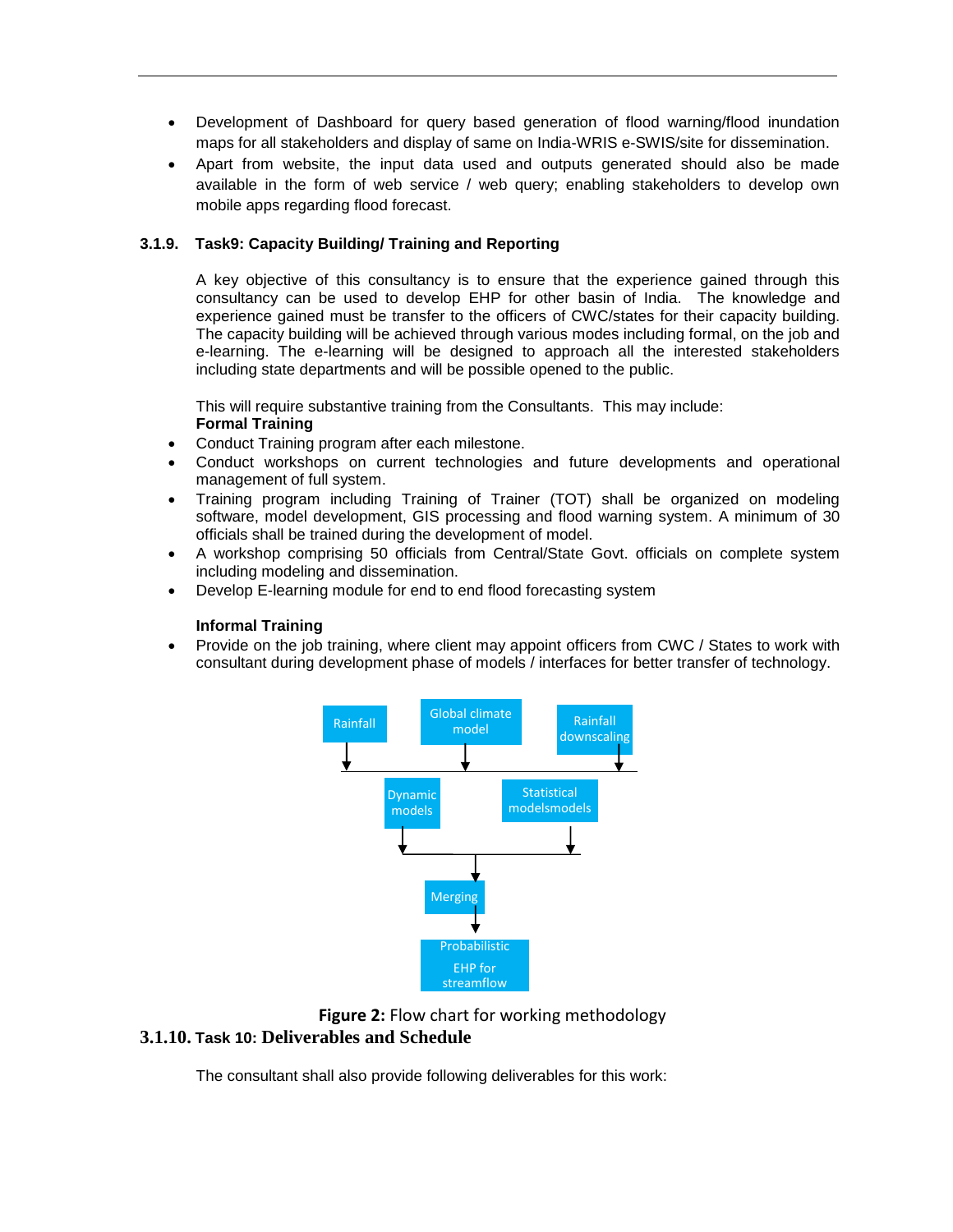- **Inception report:** consultant shall provide an "inception report" clearly indicating how consultant has planned to achieve the assigned objectives of this consultancy. The inception report shall include detailed work plan along with time schedule, selection of database, and finalization of models, data requirement, review of available data and data gaps, if any. The inception report shall indicate the time schedule represented by weekly Gantt chart showing major milestones, task deliverables, completion dates and any interdependencies.
- **Monthly progress report:** Consultant shall provide monthly progress report of the work carried out by them in the month positively by 5th of the next month clearly indicating achievements, works proposed to be taken up, and bottlenecks in carrying out the work.
- **Model development report:** The consultant will submit the complete model development reportwithin the stipulated time to the client. The report should include following chapters
	- i) Objective
	- ii) Study area
	- iii) Detailed Methodology for model development
	- iv) Data used
		- Geospatial data
		- Hydrological data
		- Hydraulic data
		- Geopolitical data
		- DEM with vertical accuracy and horizontal resolution
		- Ancillary data, if any
	- v) Approach for model development
		- For 1D modeling
		- For 2D modeling, if required
	- vi) Output of the model in the form of
		- $\bullet$  Maps in the form of shape files,
		- Graphical outputs, tables etc.
		- Hydrographs
		- Lateral spills including both extent and volume
		- Water retained in depressions
		- Development of mutually agreed suitable Dashboard etc.
	- vii) Confidence limit in result prediction
	- viii) Sensitivity Analysis
	- ix) Uncertainty in model development
	- x) Shortcomings in the models
- Discussion, Conclusion &future Recommendation.
- **Final report and prepare peer-reviewed papers for a joint publication.**Consultant shall submit the final report to the client in hard (10 set) and soft copy. Consultant will prepare a paper based on results of the modeling in consultation with CWC for joint publication in a national/international journal.

#### **Records and Metadata**

- a. The consultant shall consolidate all data used in development of mathematical model and data formats as decided in consultation with Engineer-in-Charge.
- b. The metadata records shall be delivered free of errors in both content and format.
- c. The consultant shall deliver all data and data products, metadata records which detail datum, re-projections, re-sampling algorithms, processing steps, field records, and any other pertinent information etc.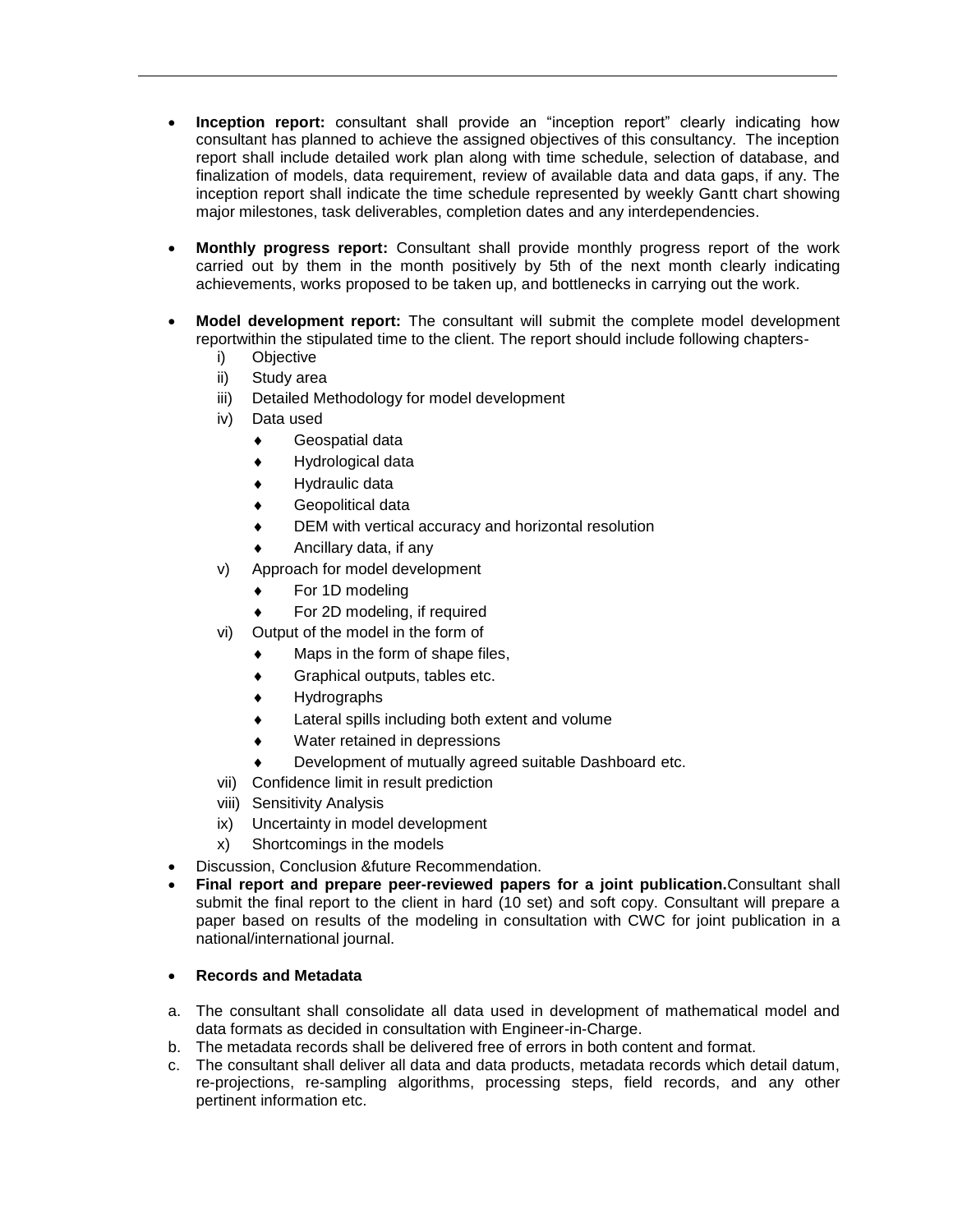- d. **Geospatial data** in the form of shape files,raster files and any other soft format as needed. The consultant is required to submit file geo-databasesincluding all feature/layer/raster/other formats. All the geo-spatial and time series data should be properly catalogued, including basin, sub-basin and other station IDs as provided by the client; and should be consistent with nomenclature used by client.
- **User Manual**: Development of technical, operational, user manuals, online help, workbooks/tutorials,training presentations and other training material. Provide 5 copies of user manuals (software design, operation and troubleshooting tips) in hard copy and electronic form.

| System name:                                             | <b>BASIN EHP name</b>                                                                         |
|----------------------------------------------------------|-----------------------------------------------------------------------------------------------|
| the system:                                              | <b>Operational status of Research project, experimental, pre-operational /</b><br>operational |
| <b>Start of operation:</b>                               | $201*$                                                                                        |
| time of the $10 \, days/15 \, days$<br>Lead<br>forecast: |                                                                                               |

The expected deliverables and their schedule are provided as below:

| <b>Deliverables</b> | Description                                                                                                                       | Timing       |
|---------------------|-----------------------------------------------------------------------------------------------------------------------------------|--------------|
|                     |                                                                                                                                   | (months      |
|                     |                                                                                                                                   | after        |
|                     |                                                                                                                                   | signing)     |
| 1. Inception        | Consultant shall provide an "inception report" clearly indicating                                                                 | $T+3$ months |
| Report              | how consultant has planned to achieve the assigned objectives<br>of this consultancy. The inception report shall include detailed |              |
|                     | work plan along with time schedule, selection of database, and                                                                    |              |
|                     | finalization of models, data requirement, review of available                                                                     |              |
|                     | data and data gaps, if any. The inception report shall indicate<br>the time schedule represented by weekly Gantt chart showing    |              |
|                     | major milestones, task deliverables, completion dates and any                                                                     |              |
|                     | interdependencies.                                                                                                                |              |
| 2. Data collection  | Collection<br>required<br>data<br>(hydro-meteorological,<br>0f                                                                    | T+4 months   |
| Report              | topographical, GIS layers including DEM and other data<br>required for modeling)-parallel activity along with inception           |              |
|                     | report.                                                                                                                           |              |
| 3. Satellite        | Basic knowledge base and initial results from setting up of                                                                       | T+6th month  |
| ensembles, NWP      | hydrological model and calibration; outline of assumptions and                                                                    |              |
| estimate and        | challenges faced (Step 6-7).                                                                                                      |              |
| Multi-model         | Technical document describing features, model calibration,<br>sensitivity analysis and compilation of multi-model results.        |              |
| compilation         |                                                                                                                                   |              |
| report              |                                                                                                                                   |              |
|                     |                                                                                                                                   |              |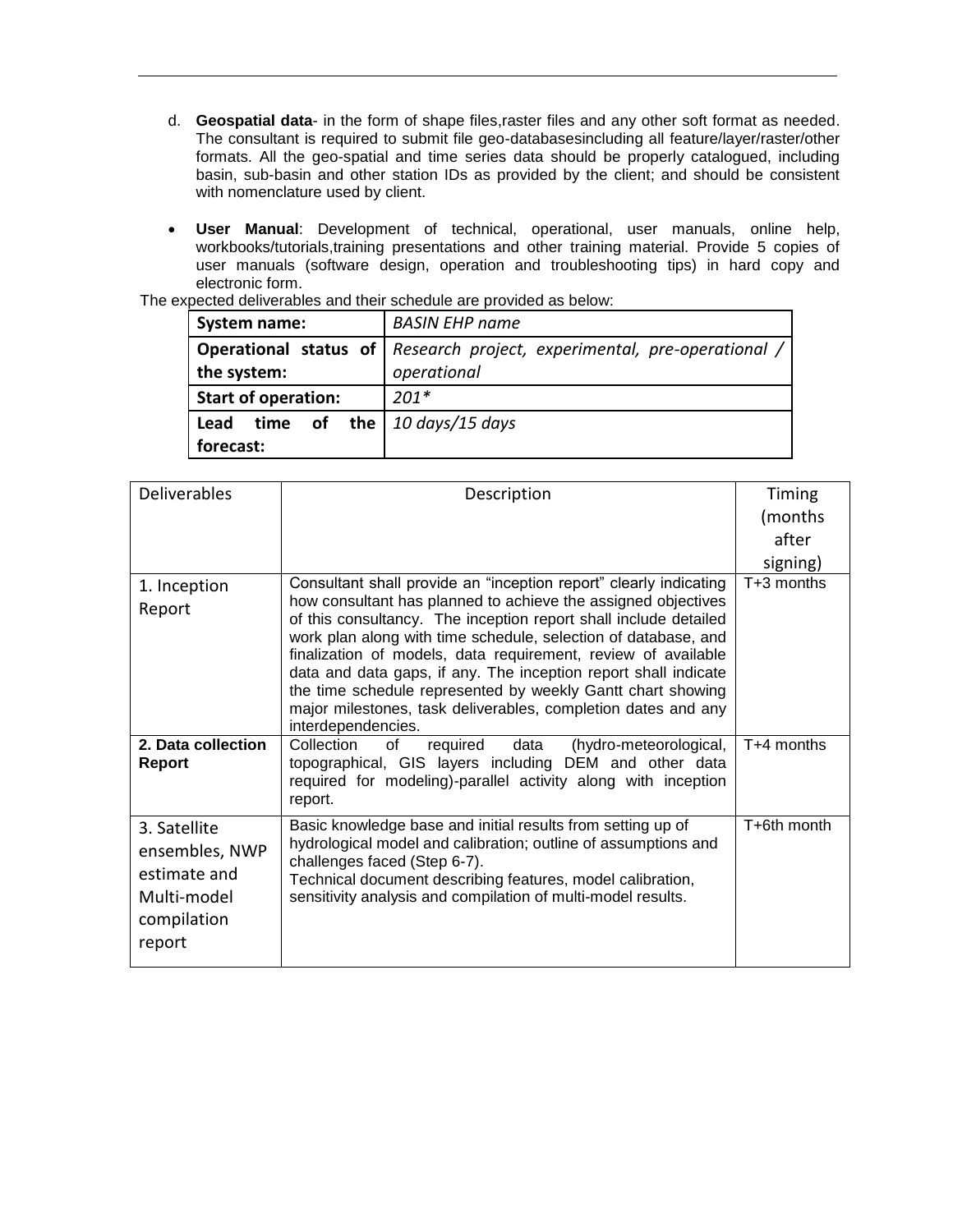| 3. Draft Final<br>Report<br>(completion of<br>flood forecasting<br>for the main<br>basin at sub-<br>basin levels -<br>validations and<br>flood forecast<br>scenarios using<br>lead time<br>ensembles<br>result) | Overall report on flood forecast development and sub-basins<br>level flood forecast results as described in overall tasks.<br>Delivery of technologies, trainings imparting knowledge and<br>process followed in developing the model. | T+7th month        |
|-----------------------------------------------------------------------------------------------------------------------------------------------------------------------------------------------------------------|----------------------------------------------------------------------------------------------------------------------------------------------------------------------------------------------------------------------------------------|--------------------|
| 4. Training Plan                                                                                                                                                                                                | Details about training                                                                                                                                                                                                                 | $T+8$ months       |
| 5. Final Report<br>and training                                                                                                                                                                                 | Final report with outputs of all tasks.<br>Summary Power Point. Transfer of data, tools and developed<br>models,<br>Operational training of the full system and dissemination<br>workshop.                                             | $T+11th$<br>month  |
| 5. finalization of<br>$1st$ draft of peer-<br>review paper                                                                                                                                                      | First draft of peer-reviewed journal article on research findings<br>completed.                                                                                                                                                        | $T+11$ th<br>month |
| 6. Current and<br>planned<br>developments                                                                                                                                                                       | Scientific basis<br>Dissemination of outputs<br>User training and documentation<br><b>Others</b>                                                                                                                                       | $T+12$ th<br>month |
| 7. Comments                                                                                                                                                                                                     | Any additional comment or notes you wish to share                                                                                                                                                                                      |                    |

#### <span id="page-12-0"></span>**3.2. The key tasks in Phase II include**

#### <span id="page-12-1"></span>**3.2.1. Maintenance, updating and Running of the model in real time during Operational Support period of 5 years:**

- Maintenance of the model including updating of software used for the models
- Develop scripts for automatic alert (via email and sms) to developers / modelers / programmers in case the system malfunctions due to inability to download data, unavailability of servers, error in data etc. The consultant should develop an automated system for alert so that appropriate actions could be taken with minimum delay.
- Maintenance of the auxiliary systems for coupling real time HO and Met data with the model and data dissemination portal.
- Review of model and updating of parameters based on the model performance and improving model results.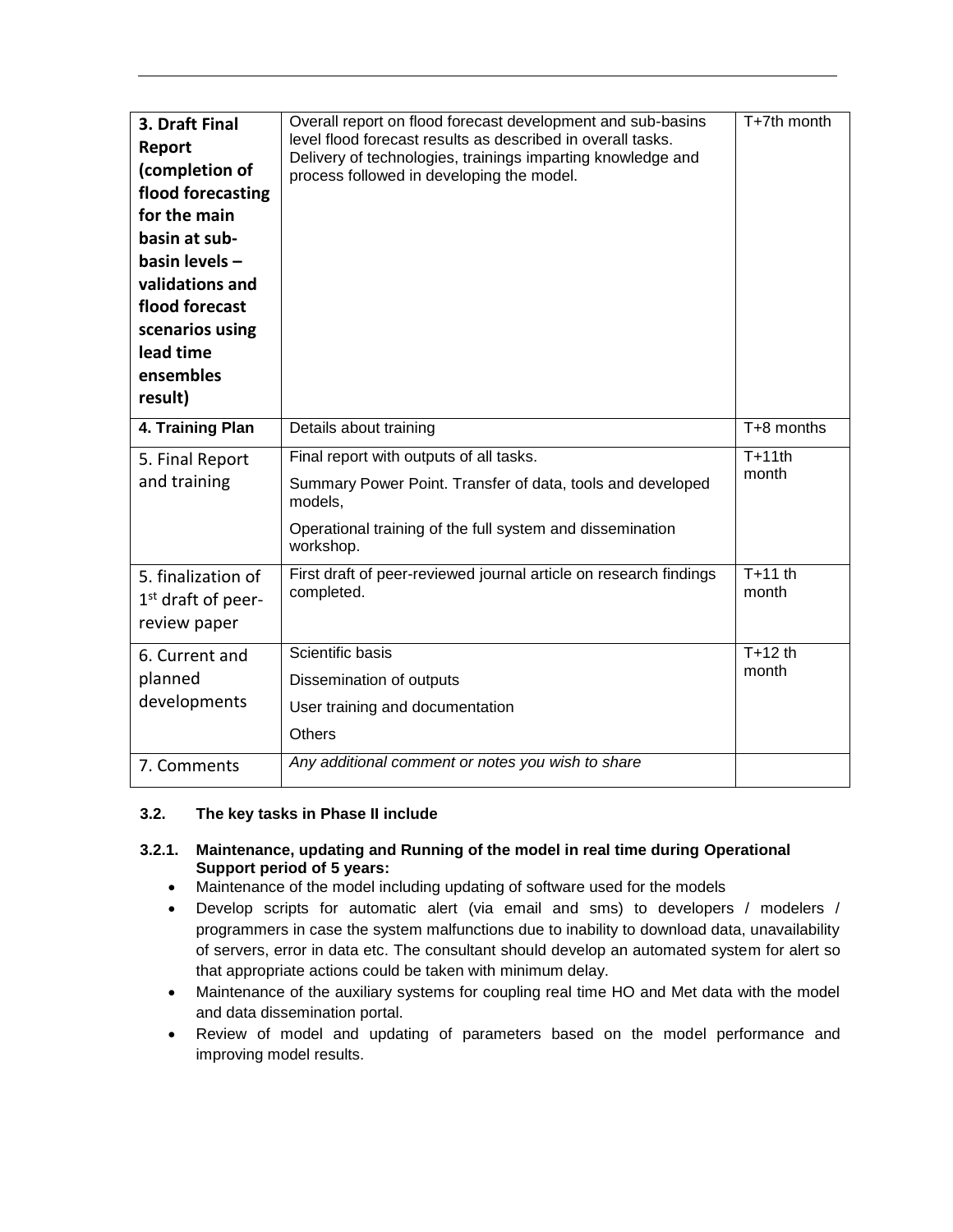- Incorporation changes in model in case data from new station/sources accepted by the implementation committee and further calibration. The recalibration may be required for at least 2 times a year, depending upon the data situation and accuracy of result.
- Updating of forecast with 10/15 days lead-time forecast (medium and long term) along with DSS creating an enhanced probabilistic river flow forecasting scheme and dissemination.
- Run the models for each sub-basin using precipitation estimates generated, observed input data and update the model at every day.
- Conducting workshops/conferences addressing the issues faced during real time forecasting and dissemination.

#### <span id="page-13-0"></span>**3.2.2. Key Deliverables**

- **Monthly progress report:** Consultant shall provide monthly progress report of the work carried out by them in the month positively by 5th of the next month clearly indicating achievements, works proposed to be taken up, and bottlenecks in carrying out the work.
- **Generation of EHP reports:** Consultant shall generate EHP report on real time basis on fortnightly basis every year in mutually agreed format, to put it on web.
- **Comparison of results:** At the end of each season, the consultant should prepare a detailed comparison report for observed and predicted flow/ levels; and analyze the reasons for discrepancy (if any) and incorporate the changes in the model for improving accuracy during next season. The comparison should also be made for forecasted vs point observation of data.
- **Records and Metadata**
- a. The consultant shall consolidate all data used in updating of mathematical model.
- b. The updated metadata records.

## <span id="page-13-1"></span>**3.2.3. Capacity building and training**

- CWC official should be trained annually on updating of the model.
- Conduct training program before onset of monsoon every year.
- An Annual workshop comprising 50 officials from Central/State Govt. officials on complete system including updating of the models.

# **Relation to Prior Research**

The consultancy will leverage technologies developed under previous similar work, some of which include: US National Science Foundation base funding for NCAR, USAID, US Army, and most recently, NASA-funded research feasibility project designed to define the pathway for sustainable implementation of a flood mapping processor, a merger between an automated, near real time ), MODIS sensor-based flood map product and a complementary, radar frequency, Envisat ASAR based global flood mapping processor.

#### <span id="page-13-2"></span>**4. Data Services & Facilities to be Provided by the client:**

The following amenities will be provided by the Client:

- Office space
- Consultant has to collect available historic and current data on hydrometeorology, hydrology; available thematic data; rainfall; as per prevailing policy/guidelines. The client will facilitate the process in the form of permissions, letters etc.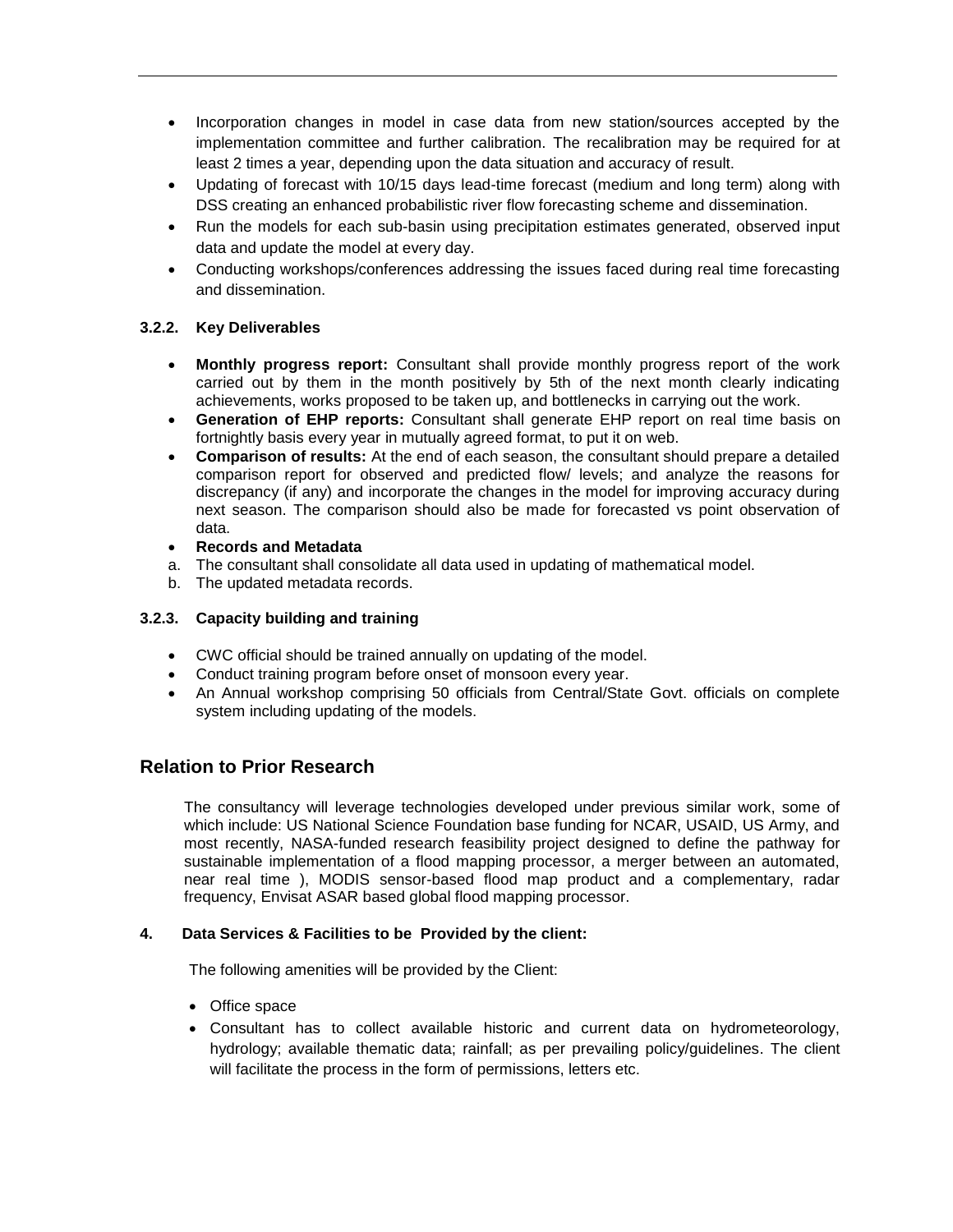#### <span id="page-14-0"></span>**5. Responsibilities of Consultant**

- Conduct and complete the consultancy as per the agreed TOR and scope of the consultancy.
- Collect data as needed for modeling from concerned agencies. The consultants will have to acquire real time data which is not available with CWC from different agencies/networks if required for the Modeling work. Consultant has to bear all expenses on data collection.
- Conduct field visits as required for data collection or to verify model results.
- Undertake data conversion of source data as needed for modeling.
- Consultant team will have to work in CWC premises during project period.
- Presence of key staffs in CWC premises during warranty and maintenance should be ensured.
- Consultant should use appropriate modeling software for satisfactory results. Requirement of all input data for the model, consistency of data, primary or secondary validation should be analyzed well in advance. At later stages, any gap in input data shall not be taken as a reason for poor performance of the model.
- Consultant has to provide all software, hardware, data, and source code of all applications after the completion of the consultancy to the client.

#### <span id="page-14-1"></span>**6. Handling Restricted Data**

The Consultants, their sub-consultants, and the personnel of either of them shall not, either during the term or even after the expiration of this contract, disclose any proprietary or confidential information related to the Project, the services, this contact, or the Client's business or operations without the prior written consent of the Client. Certain data (such as topographic maps in 1:50,000 scale with heights and contour information, hydro-meteorological data for river system and DEM with 50 cm contour interval) which may be used in development and operation of basin models may be considered 'restricted' as per Ministry of Defence and Ministry of Water Resources guidelines. Keeping in view security guidelines for data secrecy and to provide optimum functionality and to enable sharing data with the consultants, a secure data handling environment has been proposed. The unit will be equipped with necessary hardware and software and peripheral units, but will not be connected with outside LAN network. CD/DVD Writer & Floppy/ Pen Drive facilities will only be available on the main server. Entry to the confidential unit shall be appropriately screened for authorization. Proper record of date and time of entry and exit in the confidential unit along with the details of work done shall be recorded in logbooks. Entry to office will be strictly prohibited before and after office hours. For emergent circumstances approval of competent authority will be required. Permanent passes for the consultant staff deputed for working in CWC shall be issued by the competent authority. Confidentiality and non-disclosure Agreements are to be signed by the Consultant firm, as well as the individual Consultants deputed for working in CWC. Technical data brought by the Consultant may be allowed to be loaded on the server. No original data kept on server will be modified or changed. Change/ modification required if any will be done only after copying the data.

#### <span id="page-14-2"></span>**7. International Consultant Study Team**

#### **Lead Organization Criteria**

The lead organization for the project will meet the following criteria

 Minimum ten years of experience in providing international consultancy services in the water sector, with particular emphasis and a track record of successfully delivering major analytical projects that directly interface with water resources policy or management.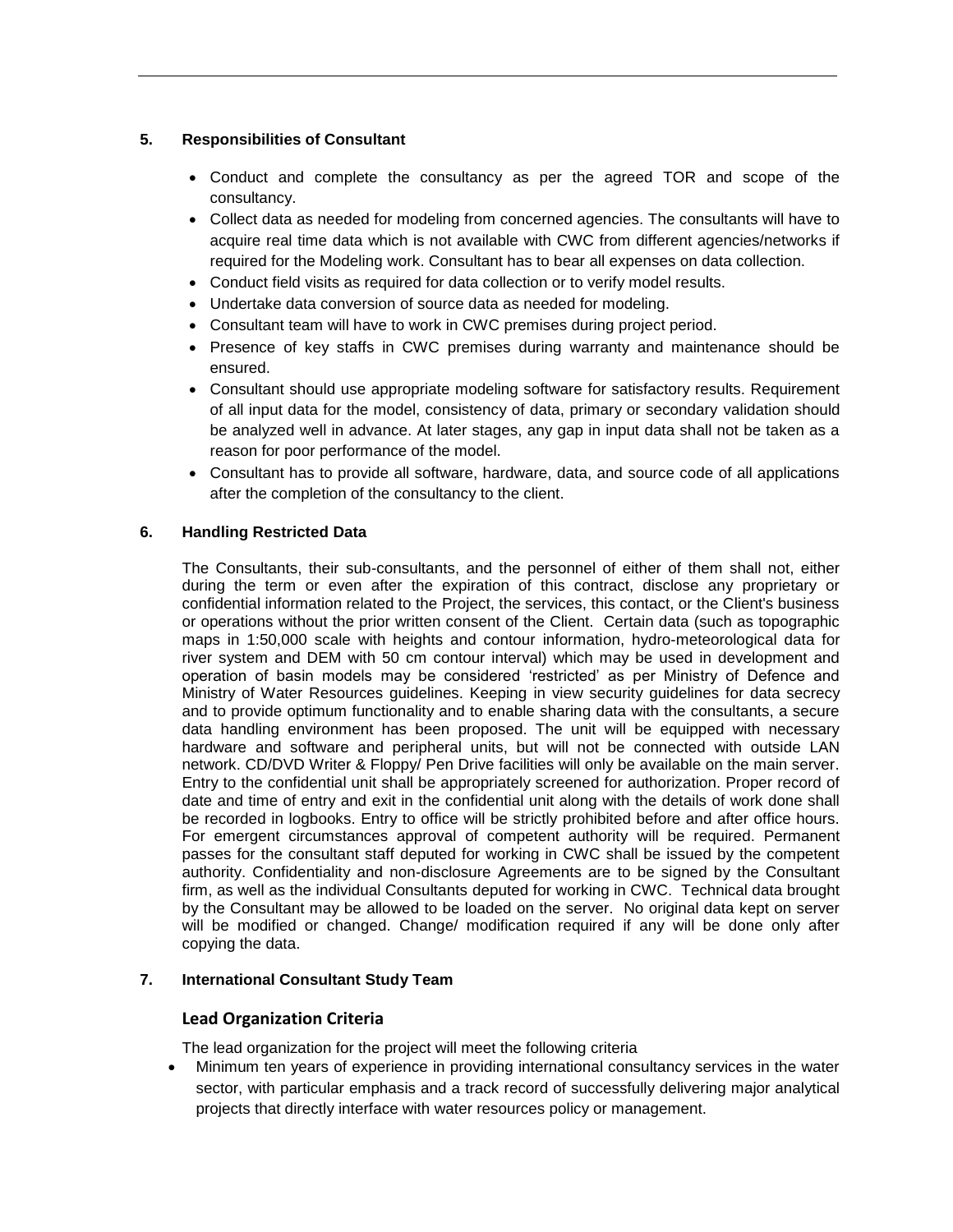- Demonstrated experience in Extended Hydrological modelling, flood forecasting at basin scale, and environmental flow assessments in large complex river basins.
- Strong capability in convening effective multi-stakeholder consultation processes, especially in developing country contexts.
- Track record of managing major multi-organizations technical partnerships on complex water problems including in the last five years.
- Experienced in technical assignments in developing countries; preferably including India.
- Ability to quickly deploy a team (professionals with relevant experience and qualifications)either from the lead organization or through sub-contracting arrangements.

The table below provides an indication of the size of team for this project, the range of skills and team composition. It is anticipated that one project coordinator would need to be based in New Delhi. At various times dung the project extended missions would be required to ensure adequate engagement and consultation.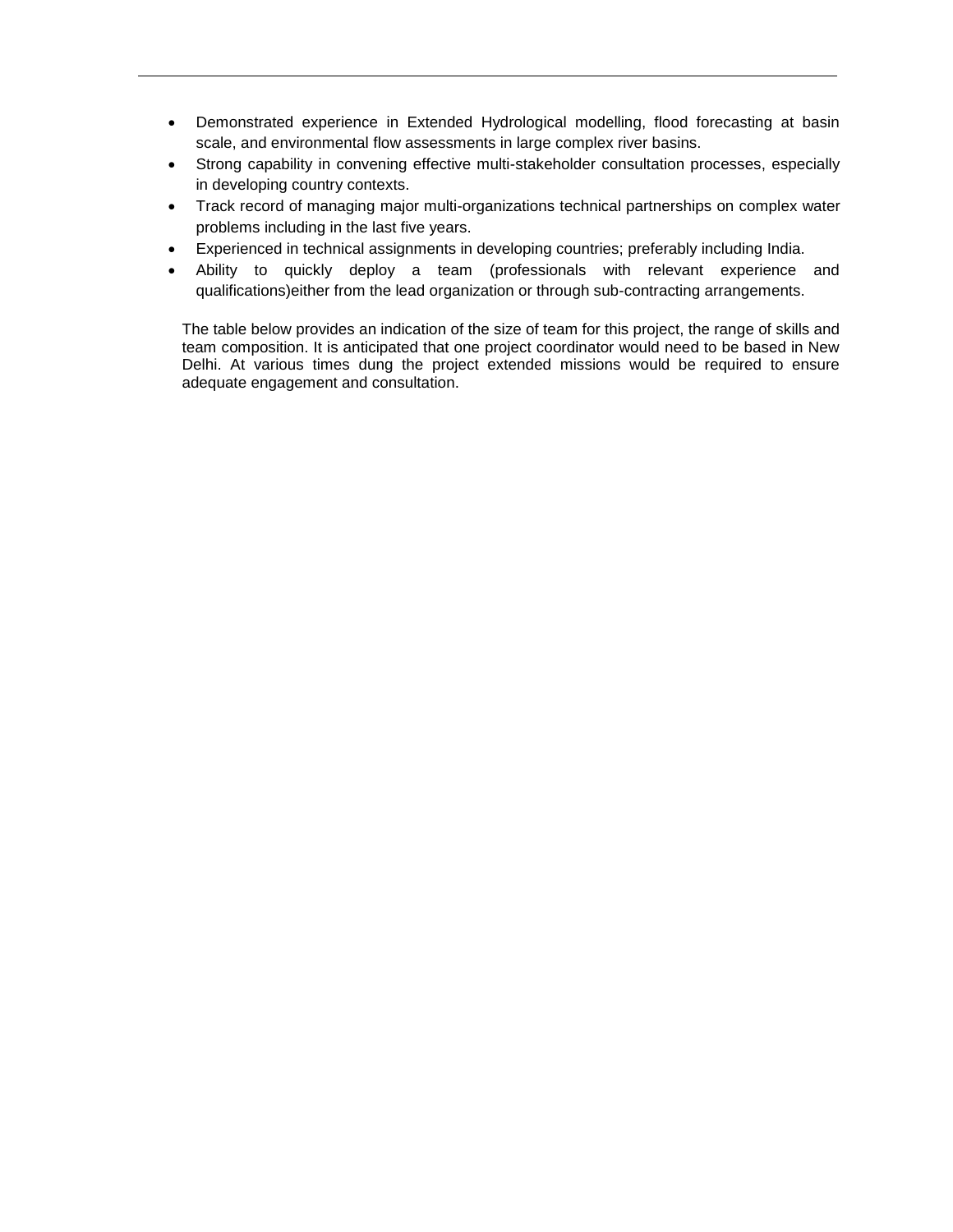# **Consultant Team**

| <b>Discipline of</b><br>the Consultant  | No<br>of<br><b>Pers</b><br>ons | <b>Qualifications and Experience</b>                                                                                                                                                                                                                                                                                                                                                                                                                                                                          |                                                  | Role and responsibility                                                                                                                                                                                                                                                                                                                                                                                     | <b>Suggested</b><br>Man-<br><b>Monthsdur</b><br>ing Phase I | <b>Suggested</b><br>Man-<br><b>Months</b><br>during |
|-----------------------------------------|--------------------------------|---------------------------------------------------------------------------------------------------------------------------------------------------------------------------------------------------------------------------------------------------------------------------------------------------------------------------------------------------------------------------------------------------------------------------------------------------------------------------------------------------------------|--------------------------------------------------|-------------------------------------------------------------------------------------------------------------------------------------------------------------------------------------------------------------------------------------------------------------------------------------------------------------------------------------------------------------------------------------------------------------|-------------------------------------------------------------|-----------------------------------------------------|
| <b>Team Leader</b>                      | 1                              | 1. Relevant advanced<br>academic<br>degreein<br>Hydrology, Hydraulic and /<br>or Water<br>Resources engineering.<br>2. At least 15 years working experience in<br>water resources.<br>3. Preferably he has knowledge of hydrological<br>and hydrodynamic modeling tools used in<br>flood forecasting.<br>4. He has handled at least two projects as a<br>Leader/Dy<br>Team<br>Team<br>leader<br>in.<br>international project in water resources.<br>5. Should have been with bidding firm for past 3<br>years | $\bullet$<br>$\bullet$<br>$\bullet$<br>$\bullet$ | <b>Project Management</b><br>Reports<br>Deliverables<br>Organization of Trainings<br>Coordinate the modeling<br>efforts<br>Focal person for<br>interaction with client<br>Lead in presentations                                                                                                                                                                                                             | 12                                                          | <b>Phase II</b><br>0                                |
| Hydrologist<br>Deputy<br>Team<br>Leader | 1                              | 1. Relevant advanced academic degree in  .<br>Hydrology, Hydraulic and /<br>or Water<br>Resources engineering.<br>2. At least 5 years working experience in<br>meteorological<br>forecast/meteorological<br>product (field observation, Doppler radar,<br>Satellite products / combined products) etc<br>3. Extensive knowledge of hydrological and<br>hydrodynamic modeling tools<br>4. Desirable: experience in application Software<br>Development / design in Water resources<br>sector.                  | $\bullet$<br>$\bullet$                           | Analysis of<br>meteorological forecast<br><b>Bias Correction on</b><br>satellite / forecast<br>products<br>Review of Data<br>Data quality check and<br>gap filling for modeling<br>Assist in Setup, calibrate<br>and validate the models<br>for Hydrology, river<br>hydraulics and flood<br>inundation<br>Assist in Ongoing<br>improvement in models<br>with recalibration and<br>incorporation of new data | 12                                                          | 5                                                   |
| Senior                                  | 3                              | Relevant academic degree in Hydrology,<br>1.                                                                                                                                                                                                                                                                                                                                                                                                                                                                  | $\bullet$                                        | Review of Data                                                                                                                                                                                                                                                                                                                                                                                              | 30                                                          | 15                                                  |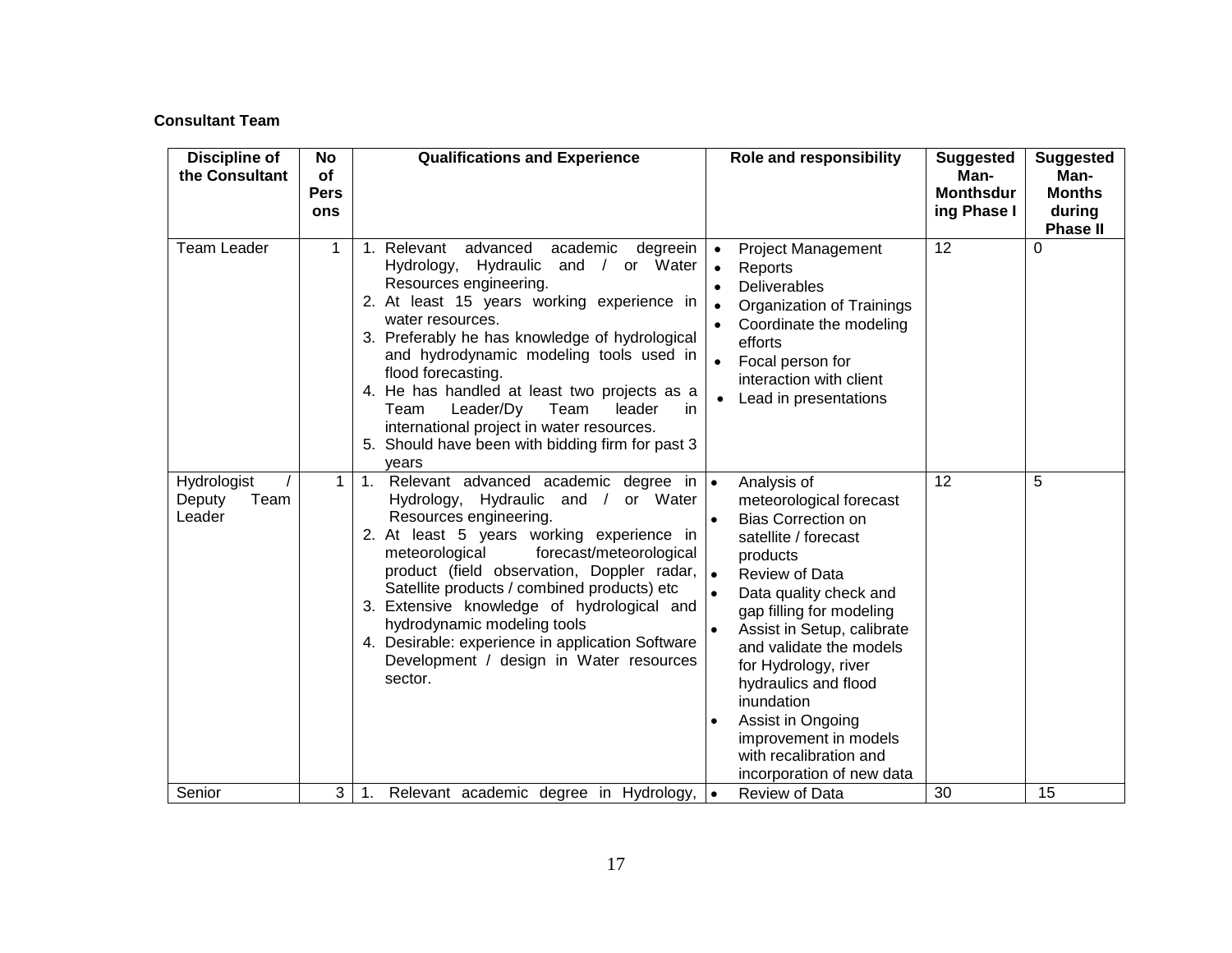| Hydrologic<br>Modeler           |   | Hydraulic and / or Water Resources  .<br>engineering.<br>2. At least 10 years working experience in flood $\vert \bullet \vert$<br>modeling and early warning system / GIS<br>use for modeling.<br>3. Extensive knowledge of hydrological and<br>hydrodynamic modeling tools withvery good<br>experience of rainfall- run-off modeling.<br>4. Proven experience in setting up models for<br>forecasting in large river basin.<br>5. Should have been with bidding firm for past 3<br>years |           | Data quality check and<br>gap filling for modeling<br>Setup, calibrate and<br>validate the models for<br>Hydrology, river<br>hydraulics and flood<br>inundation<br>Ongoing<br>$\bullet$<br>improvement in<br>models with<br>recalibration and<br>incorporation of new<br>data            |    |     |
|---------------------------------|---|--------------------------------------------------------------------------------------------------------------------------------------------------------------------------------------------------------------------------------------------------------------------------------------------------------------------------------------------------------------------------------------------------------------------------------------------------------------------------------------------|-----------|------------------------------------------------------------------------------------------------------------------------------------------------------------------------------------------------------------------------------------------------------------------------------------------|----|-----|
| Junior<br>Hydrologic<br>Modeler | 8 | 1. Relevant academic degree in Hydrology, $\bullet$<br>Hydraulic and / or Water Resources<br>engineering.<br>2. At least 5 years working experience in flood $\cdot$<br>modeling and early warning system / GIS<br>use for modeling.<br>3. Extensive knowledge of hydrological and  .<br>hydrodynamic modeling tools with very good<br>experience of rainfall- run-off modeling.<br>4. Proven experience in setting up models for<br>forecasting in large river basin.                     |           | Assist the senior<br>hydrologist in data quality<br>check and gap filling<br>Assist in model<br>development and<br>calibration<br>Interlinking and data<br>exchange between<br>various models<br>Ongoing improvement in<br>models with recalibration<br>and incorporation of new<br>data | 96 | 180 |
| GIS/RS<br>specialist            |   | 1. M.Sc.<br>Geography/Geo<br>Science<br>with  <br>specialization in GIS/RS.<br>2. 5 year experience in RS/GIS applications for  .<br>preparation<br>resource<br>mapping,<br>and<br>integration of GIS datasets, experience in<br>integrating global satellite derived data;<br>experience in hydrologic application, 3D<br>analysis and customization and experience<br>in flood inundation mapping for GIS/RS<br>specialist.                                                              | $\bullet$ | Assist the modelers for<br>spatial dataset generation<br>Help in procuring /<br>processing Spatial data<br>on DEM, Snow cover,<br>forecast products                                                                                                                                      | 12 | 5   |
| Database<br>specialist / web    |   | 1. Graduate<br>in<br>Engineering<br>Computer<br>in<br>Science/IT                                                                                                                                                                                                                                                                                                                                                                                                                           |           | Automation of forecasting<br>system from data                                                                                                                                                                                                                                            | 30 | 60  |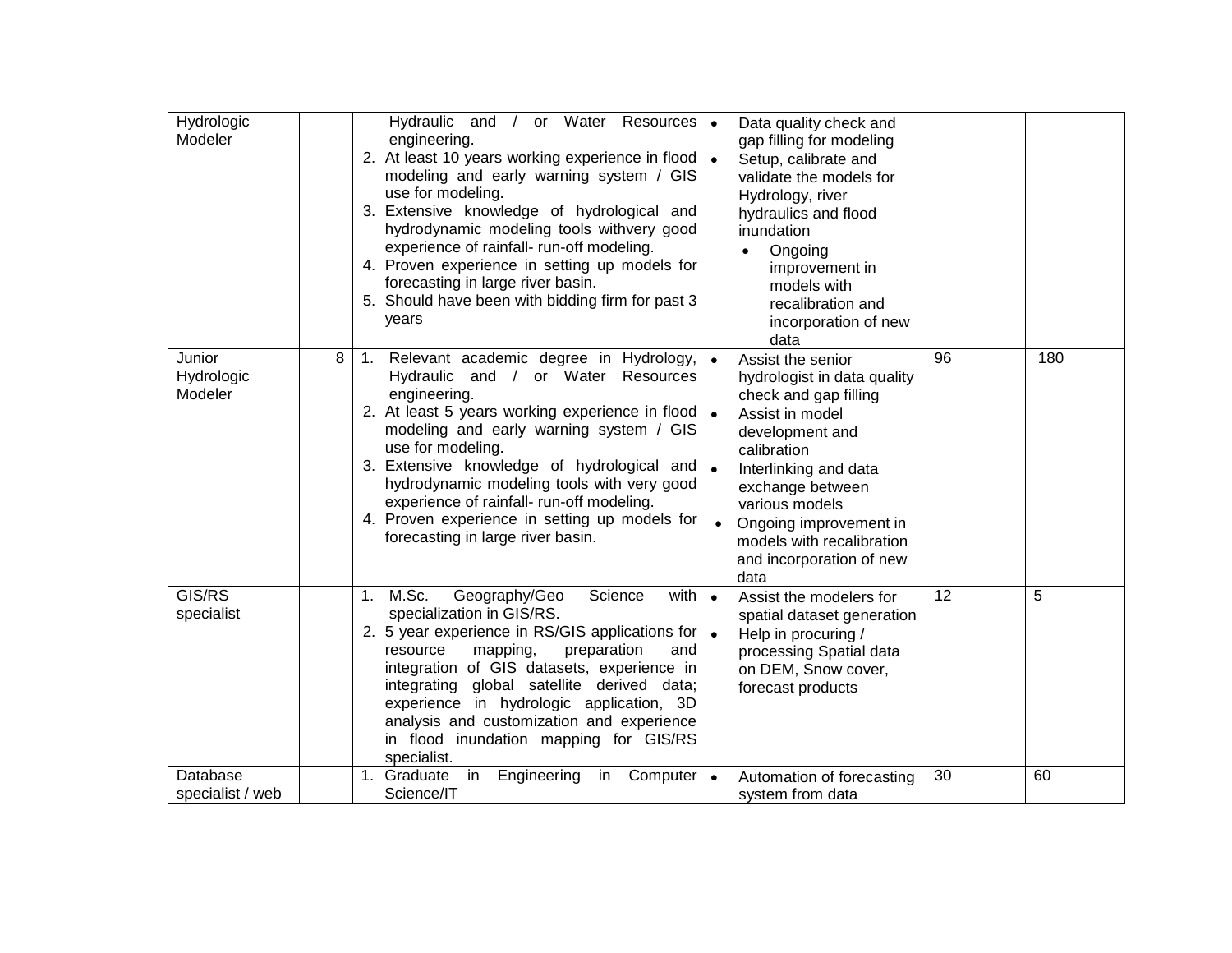| management<br>specialist /<br>Programmer |   | 2. 5 year experience in data base applications<br>for Database, web management etc;<br>3. Extensive experience in scripting using •<br>Python or related tools | collection to forecast<br>dissemination<br>Write scripts for<br>exchange of data<br>between various formats                                           |    |    |
|------------------------------------------|---|----------------------------------------------------------------------------------------------------------------------------------------------------------------|-------------------------------------------------------------------------------------------------------------------------------------------------------|----|----|
|                                          |   |                                                                                                                                                                | and models<br>Develop and maintain<br>real-time flood forecast<br>website<br>Assist in procuring<br>hardware / software for<br>the forecasting system |    |    |
| Technical                                | 2 | Graduate. He should have basic knowledge of                                                                                                                    |                                                                                                                                                       | 30 | 0  |
| <b>Support Staff</b>                     |   | computer.                                                                                                                                                      |                                                                                                                                                       |    |    |
| Other<br><b>Supporting Staff</b>         | 3 | Matriculate and above                                                                                                                                          |                                                                                                                                                       | 45 | 60 |